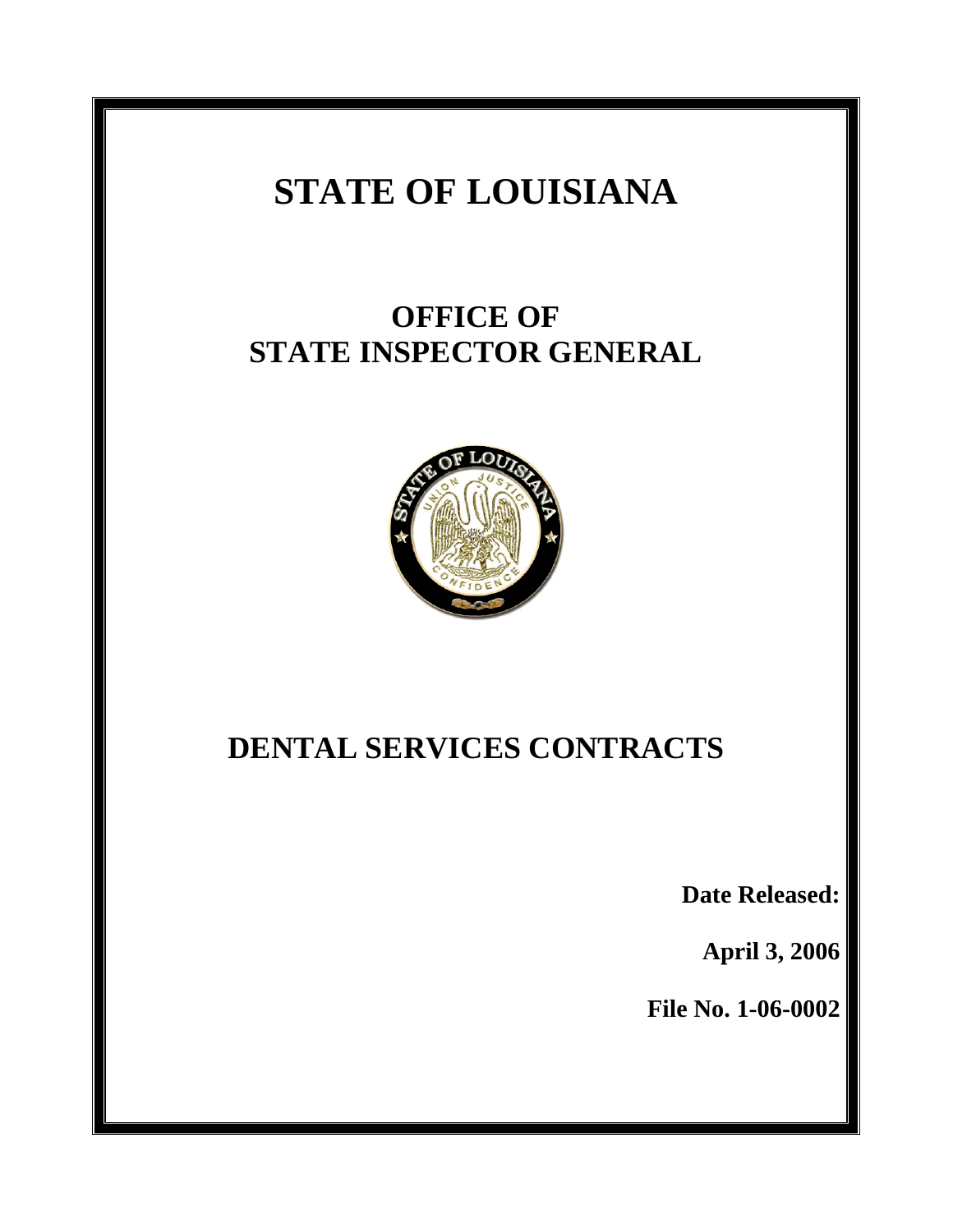# STATE OF LOUISIANA

# **OFFICE OF** STATE INSPECTOR GENERAL



# DENTAL SERVICES CONTRACTS

Sharon B. Robinson, CPA **State Inspector General** 

Approved by:<br>Governor Kathleen Babineaux Blanco

December 9, 2005

File No. 1-06-0002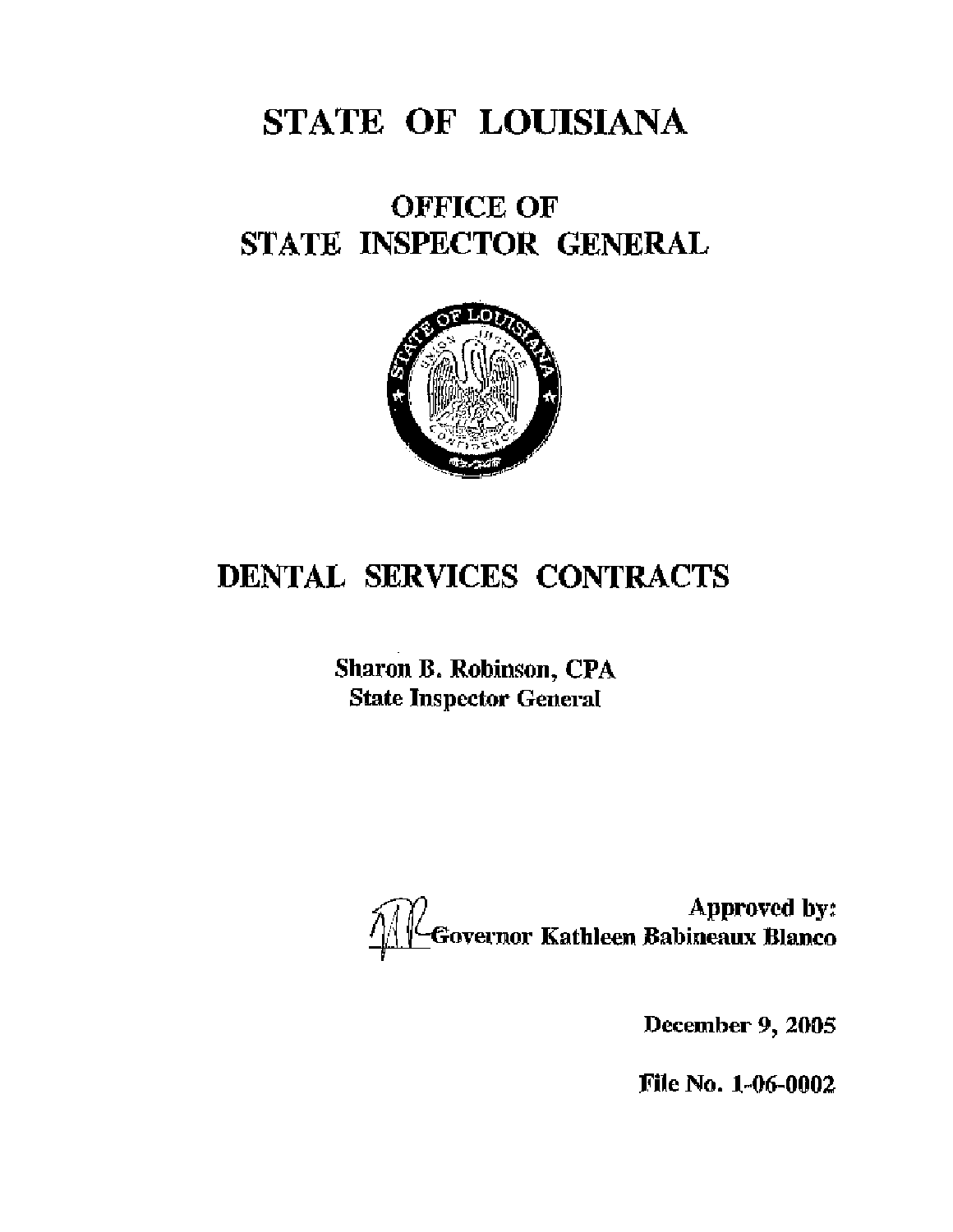## **Table of Contents**

### **Letter to the Governor**

|                                 |                                                                                      | 3      |  |  |  |  |  |  |
|---------------------------------|--------------------------------------------------------------------------------------|--------|--|--|--|--|--|--|
|                                 |                                                                                      | 3      |  |  |  |  |  |  |
|                                 | <b>Findings and Recommendations</b>                                                  |        |  |  |  |  |  |  |
|                                 |                                                                                      | 5<br>9 |  |  |  |  |  |  |
|                                 | <b>Appendix A –</b> Summary of Dr. Phillips' Four State Dental Services<br>Contracts |        |  |  |  |  |  |  |
| <b>Appendix B</b> $-$ Responses |                                                                                      |        |  |  |  |  |  |  |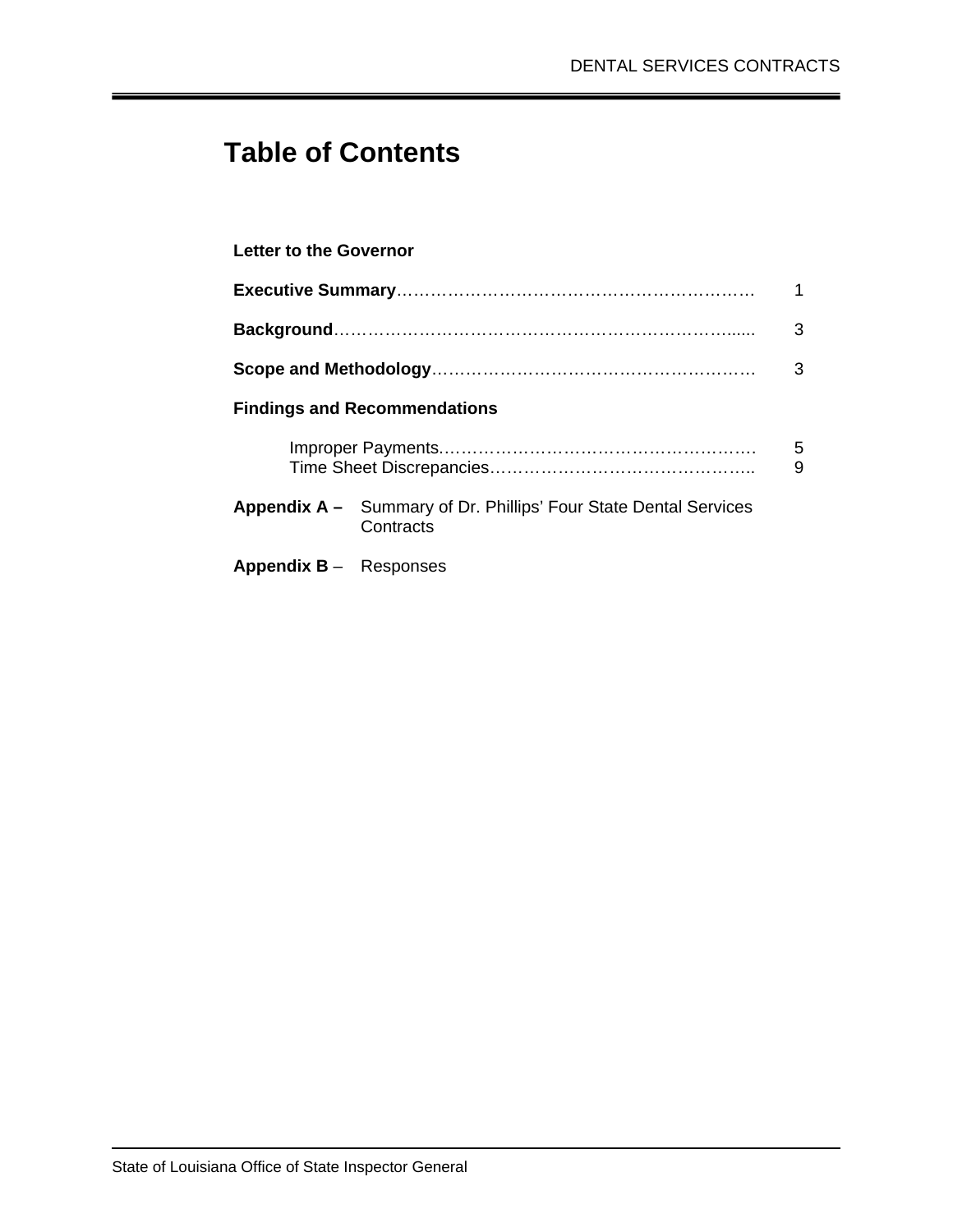

State of Louisiana DIVISION OF ADMINISTRATION

OFFICE OF STATE INSPECTOR GENERAL Sharon B. Robinson, CPA

(225) 342-4262 1-800-354-9548 FAX (225) 342-6761

KATHLEEN BABINEAUX BLANCO GOVERNOR

JERRY LUKE LEBLANC COMMISSIONER OF ADMINISTRATION

December 9, 2005

Honorable Kathleen Babineaux Blanco Governor of the State of Louisiana P.O. Box 94004 Baton Rouge, LA 70804-9004

Re: Case No. 1-06-0002

Dear Governor Blanco:

This report addresses serious concerns raised during an audit of dental services contracts between Dr. Robert B. Phillips and various state agencies. The report includes four recommendations that, if implemented, could assist the respective agencies.

We provided drafts of the report to the Huey P. Long Medical Center, Pinecrest Developmental Center, and Division of Administration, Office of Contractual Review. Their written responses are included as Appendix B. In addition, we provided a draft to the Department of Corrections since our report referenced this agency. The department chose not to respond since the recommendations did not apply to them.

Respectfully submitted,

Charn B. Robinson

Sharon B. Robinson, CPA State Inspector General

SBR/DM

Enclosure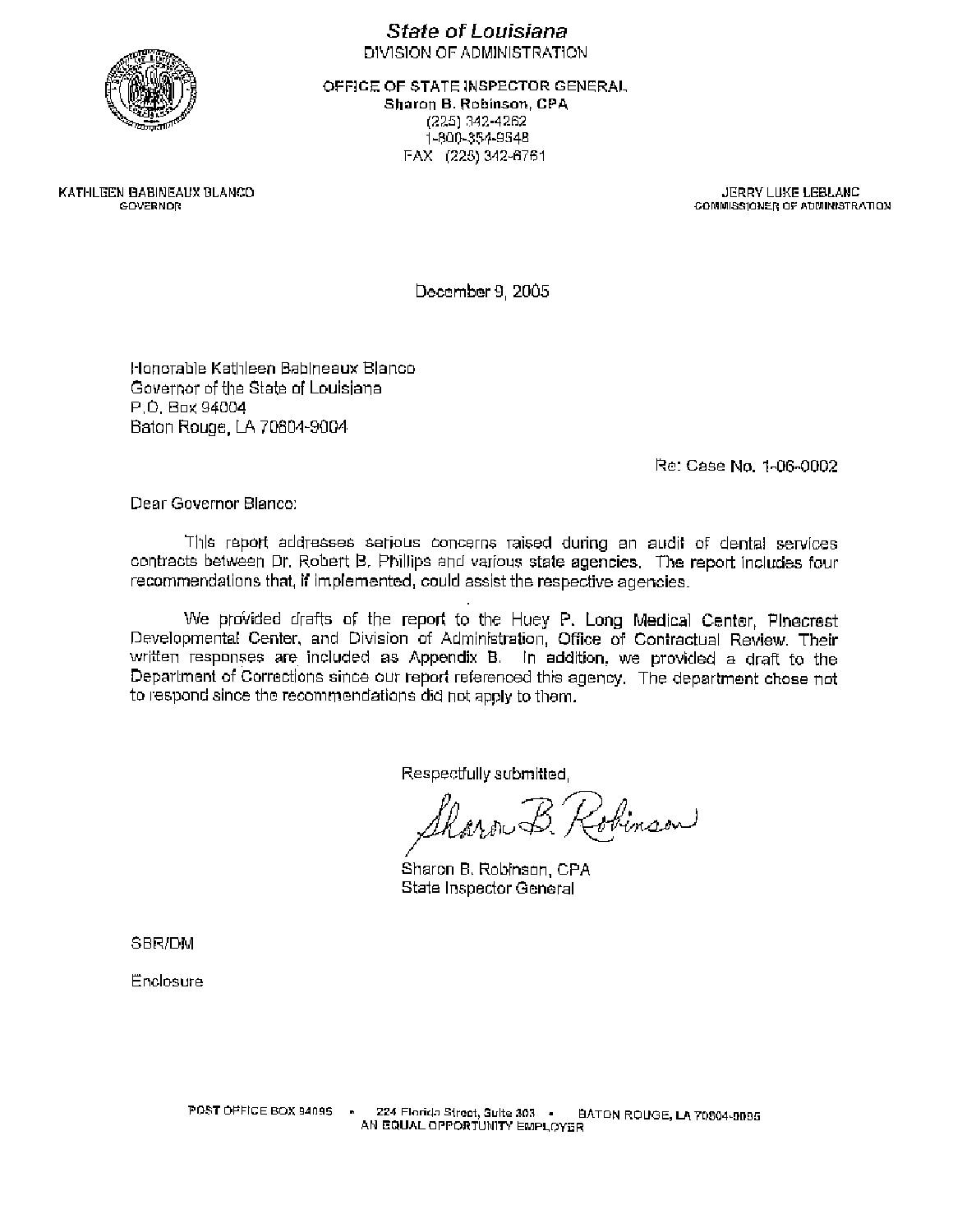## Executive Summary

### Audit Initiation

I

The Office of State Inspector General received information raising questions regarding dental services contracts between various state agencies and Robert B. Phillips, DDS, MSD. On July 26, 2005, the Office of State Inspector General began a preliminary review of Dr. Phillips' contractual requirements under four separate contracts. The contracts were with the following four state entities:

- 1. Huey P. Long Medical Center (HPL) located in Pineville
- 2. Pinecrest Developmental Center (Pinecrest) located in Pineville
- 3. Louisiana State Penitentiary at Angola (Angola)
- 4. Avoyelles Correctional Center (Avoyelles) located in Cottonport

Our audit objective was to determine if Dr. Phillips fulfilled his contractual attendance requirements for each contract, and if any of the dates and times of services reported by Dr. Phillips overlapped among the four contracts.

### Summary of Findings

- For the fiscal year ended June 30, 2005, HPL paid Dr. Phillips the maximum amount of his contract (\$178,000) although he only provided services 28% of his required time. As a result, Dr. Phillips was overpaid by approximately \$128,160 in FY 2005.
- Thirty-six percent (36%) of the audited work dates in timesheets submitted by Dr. Phillips to HPL conflicted with records from Angola and/or Avoyelles. Due to this high discrepancy rate, we believe the timesheets that Dr. Phillips submitted to HPL have little reliability. Thus, the credit hours added to Dr. Phillips' actual hours worked each month in FY 2005 were calculated using unreliable records.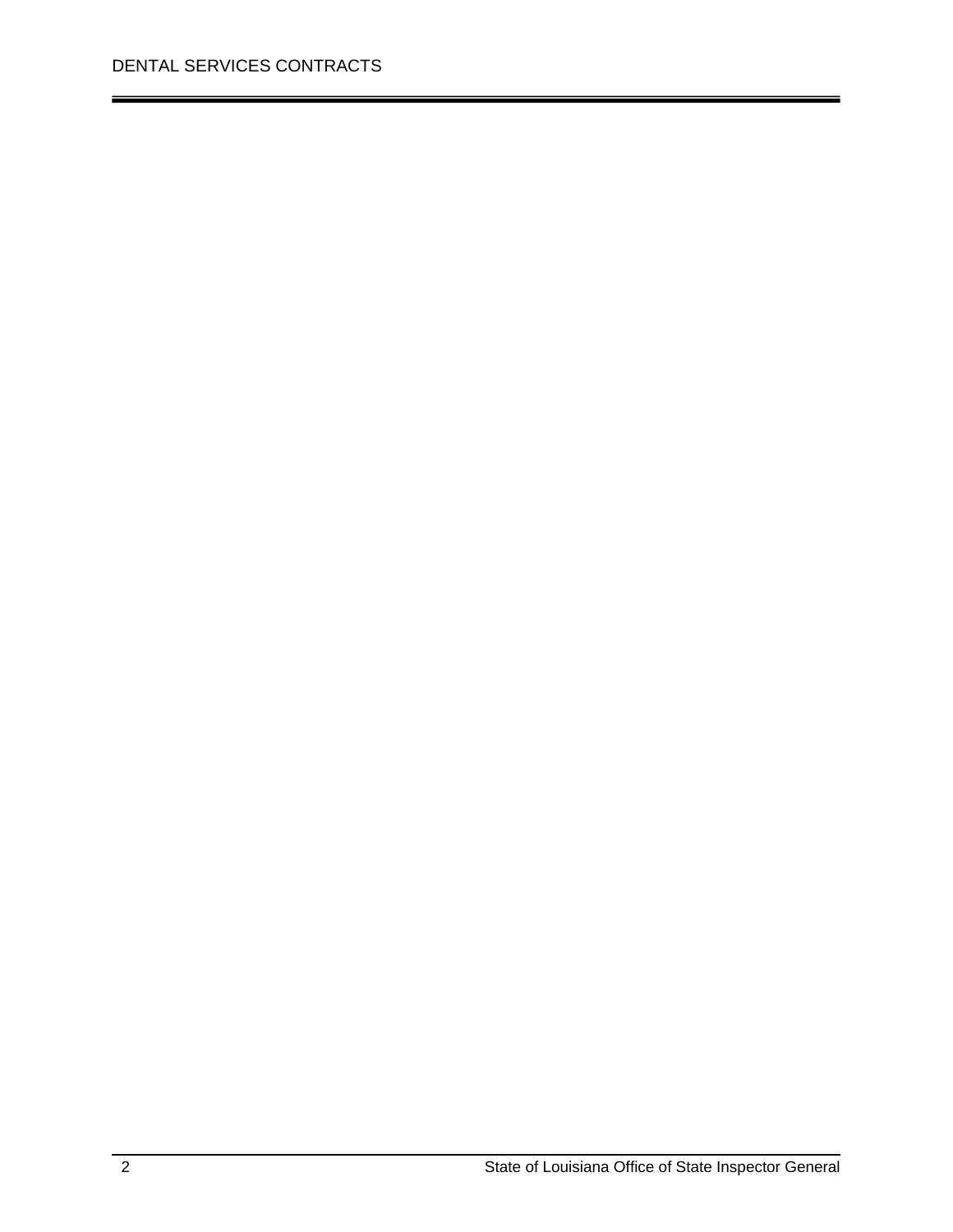## **Background**

Dr. Robert B. Phillips is a licensed dentist who provides dental services to various state agencies. He has been licensed since 1957.

During the three year period of July 1, 2002 to June 30, 2005, Dr. Phillips was paid a total of \$1,010,371 between his four dental services contracts. For fiscal years 2003 and 2004, Dr. Phillips received the maximum amount allowed on three of his four contracts. Two of the four contracts require him to be on call seven days a week. Appendix A of this report provides a detailed summary of each of Dr. Phillips' four state contracts.

## Scope and Methodology

The scope of the audit was limited to the four dental services contracts for fiscal years 2003 through 2005. The audit consisted of reviewing contract requirements, invoices, and timesheets as well as interviewing Dr. Phillips and pertinent employees of various state agencies. Timesheets and invoices submitted by Dr. Phillips to each agency were compared to determine if times overlapped and if contract attendance requirements were met.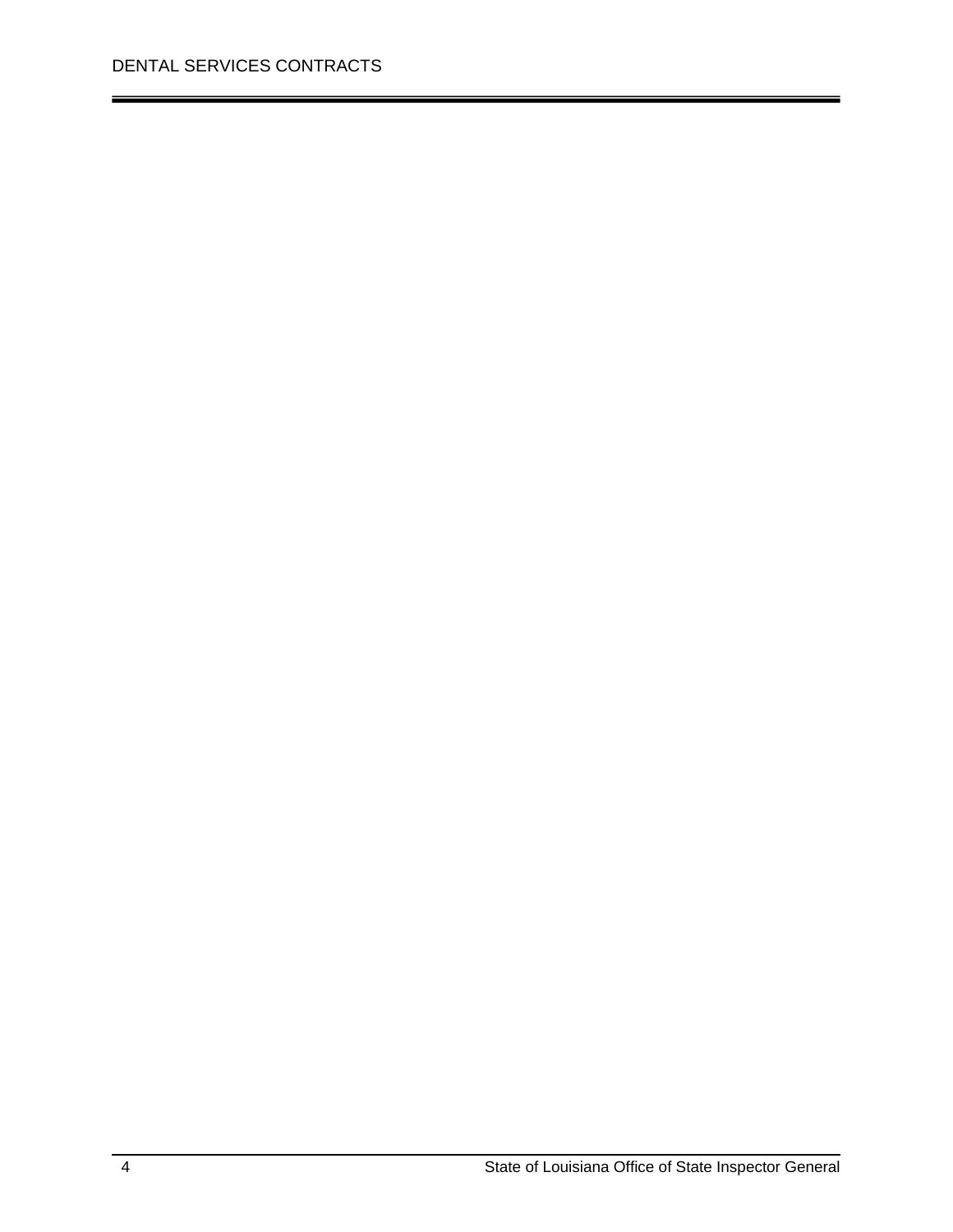## Improper Payments

For the fiscal year ended June 30, 2005, HPL paid Dr. Phillips the maximum amount of his contract (\$178,000) although he only provided services 28% of his required time. As a result, Dr. Phillips was overpaid by approximately \$128,160 in FY 2005.

At a preliminary meeting with HPL management, we were informed that in August 2004, Dr. Phillips was injured in an automobile accident resulting in his inability to perform the services required by the contract for the fiscal year (FY) ended June 30, 2005. However, HPL management continued to pay Dr. Phillips the maximum monthly amount of his contract for the remainder of the fiscal year.

HPL's contract with Dr. Phillips required him to provide services to HPL on a daily basis for 1,866 hours per year. Section 9 of the contract (Brief Description of Services to be Provided) reads as follows:

> "Dr. Phillips will be responsible for all dental services, including oral and maxillofacial surgery of the medical center. He agrees to render services daily, approximately 40 hours per week, Monday through Friday, and to be on call 7 days weekly. Oral surgery clinics will be scheduled Monday, Tuesday, and Friday, with Wednesdays and Thursdays being reserved for surgery, making rounds and patient follow-up".

Section 14 of the contract (Terms of Payment) reads as follows:

"\$14,833.33 monthly, providing outlined work schedule is met, and that payment will be made accordingly upon receipt of verification of time worked (1,866 hours)".

Information obtained and reviewed during the audit indicates Dr. Phillips fulfilled the contract time requirements during the first two years of this multi-year contract. However, due to injuries resulting from an automobile accident in August 2004, Dr. Phillips' timesheets indicate that from August 15, 2004, through September 19, 2004, he provided no services to HPL. Beginning September 20, 2004, he resumed providing services to the facility on a limited basis. The timesheets indicate Dr. Phillips' total hours for FY 2005 amounted to only 523 hours or 28% of the required amount (1,866 hours). Although Dr. Phillips only worked 28% of the required time, HPL paid him the total contract amount for the year (\$178,000).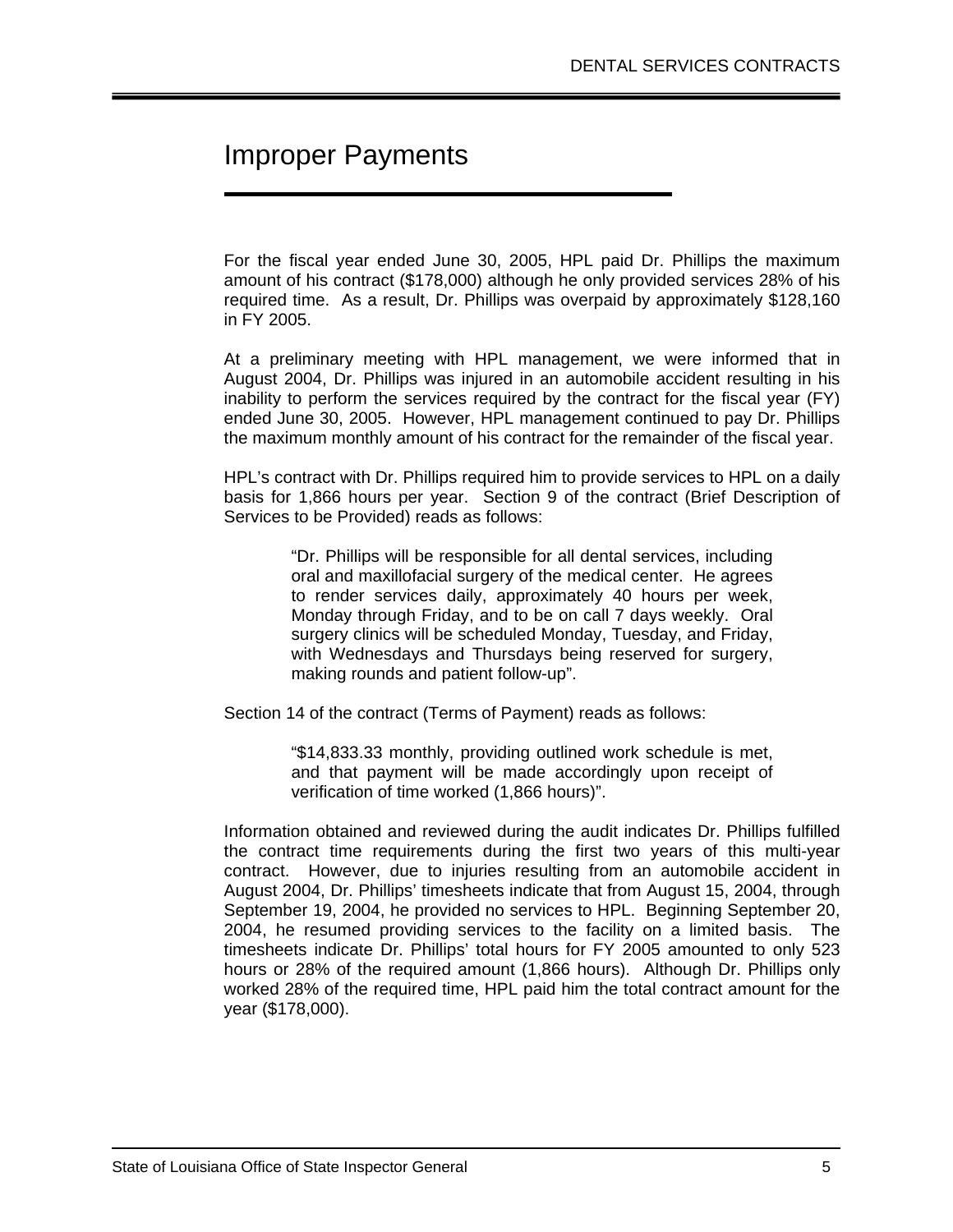The following table is a monthly schedule of hours Dr. Phillips reportedly worked during the final year of the contract:

| Month       | <b>Hours</b><br><b>Reported</b> | <b>Average Hours</b><br><b>Required</b> | <b>Difference</b> |
|-------------|---------------------------------|-----------------------------------------|-------------------|
| July-04     | 186                             | 155.5                                   | 30.5              |
| Aug-04      | 75.5                            | 155.5                                   | (80)              |
| Sep-04      | 8                               | 155.5                                   | (147.5)           |
| Oct-04      | 28.5                            | 155.5                                   | (127)             |
| Nov-04      | 12                              | 155.5                                   | (143.5)           |
| Dec-04      | 9                               | 155.5                                   | (146.5)           |
| $Jan-05$    | 12                              | 155.5                                   | (143.5)           |
| Feb-05      | 19                              | 155.5                                   | (136.5)           |
| Mar-05      | 25                              | 155.5                                   | (130.5)           |
| Apr-05      | 22                              | 155.5                                   | (133.5)           |
| $May-05$    | 50                              | 155.5                                   | (105.5)           |
| $Jun-05$    | 76                              | 155.5                                   | (79.5)            |
| Total (net) | 523                             | 1866                                    | (1, 343)          |

### **Comparison of Actual Hours to Hours Required**

Source: HPL's summary of hours by month from Dr. Phillips' timesheets

According to HPL management, they calculated the number of hours Dr. Phillips worked under the contract period prior to the accident and gave him "credit" for hours reportedly worked over the required amount. A worksheet prepared by HPL indicates Dr. Phillips reportedly worked 1,247 hours over the required amount during the period from July 2002, through July 2004. Management then added these "credit hours" to Dr. Phillips' actual hours worked each month from August 2004, through June 2005, to justify paying him the full contract amount.

Dr. Phillips' contract does not require payment for excess hours worked and has no provision for accumulating "credit hours" worked above the minimum number required. In addition, if the contract contained a provision for allowing "credit hours", those hours Dr. Phillips reported on his time sheets have little reliability as noted in the subsequent finding entitled "Time Sheet Discrepancies". Furthermore, we found that the 1,247 "credit hours" do not fully cover the hours worked shortage of 1,373 from August 2004, through June 2005.

Ms. Nita Chambers, HPL Chief Financial Officer, informed us that Mr. James Morgan, HPL Administrator; Dr. David Barnard, HPL Medical Director; and herself made the decision to grant the "credit hours" to Dr. Phillips. By this decision, HPL supplemented Dr. Phillips' shortage of hours required to be worked during FY 2005 with previous "credit hours" as a means to justify paying him the full amount of the contract. We understand that no one within the LSU Health Sciences Center or the Office of Contractual Review was informed of this decision to obtain their review and approval.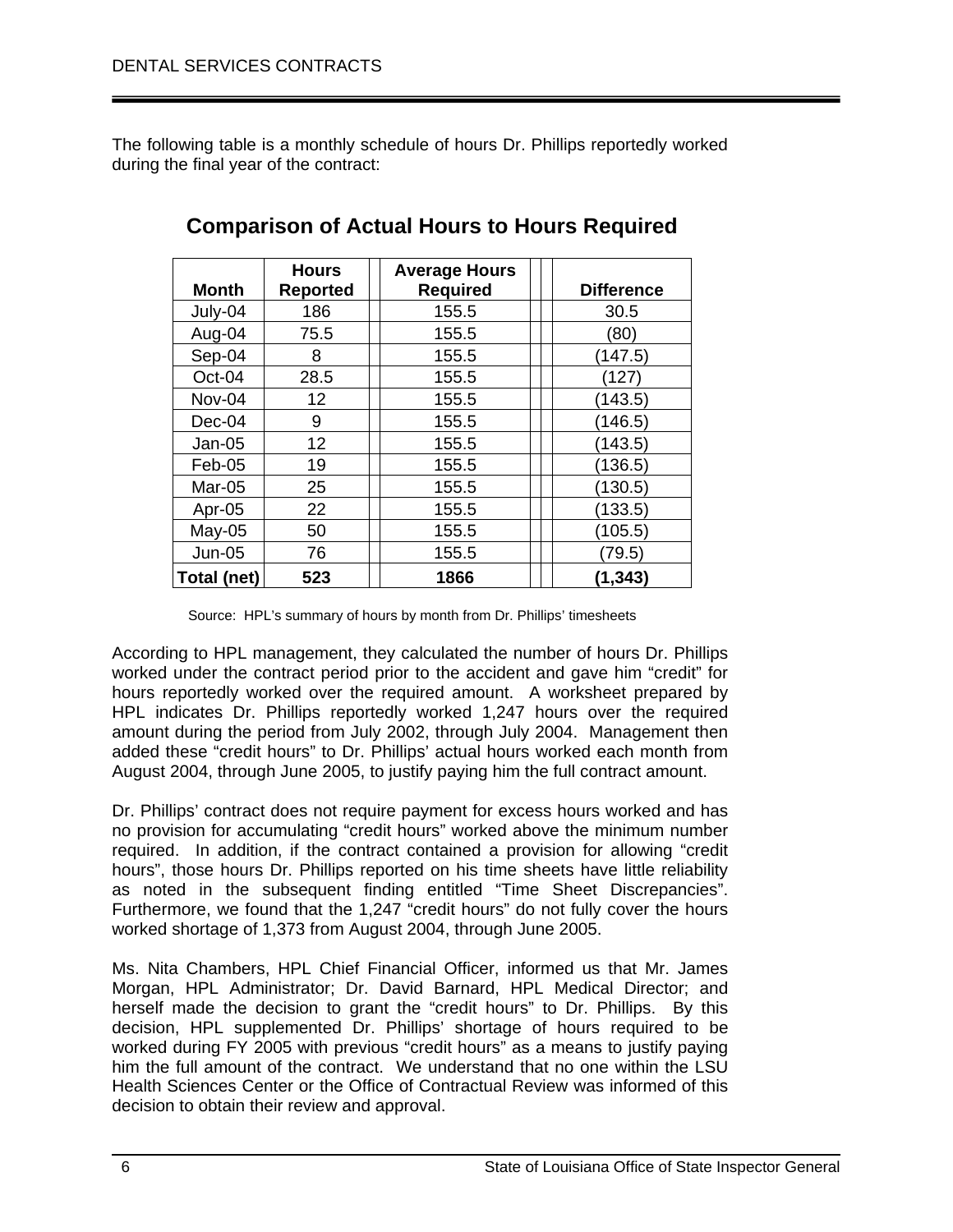## Recommendation:

1. HPL management should immediately seek reimbursement of \$128,160 improperly paid to Dr. Phillips during FY 2005. In addition, future payments to contractors should be made in strict accordance with provisions of the contract.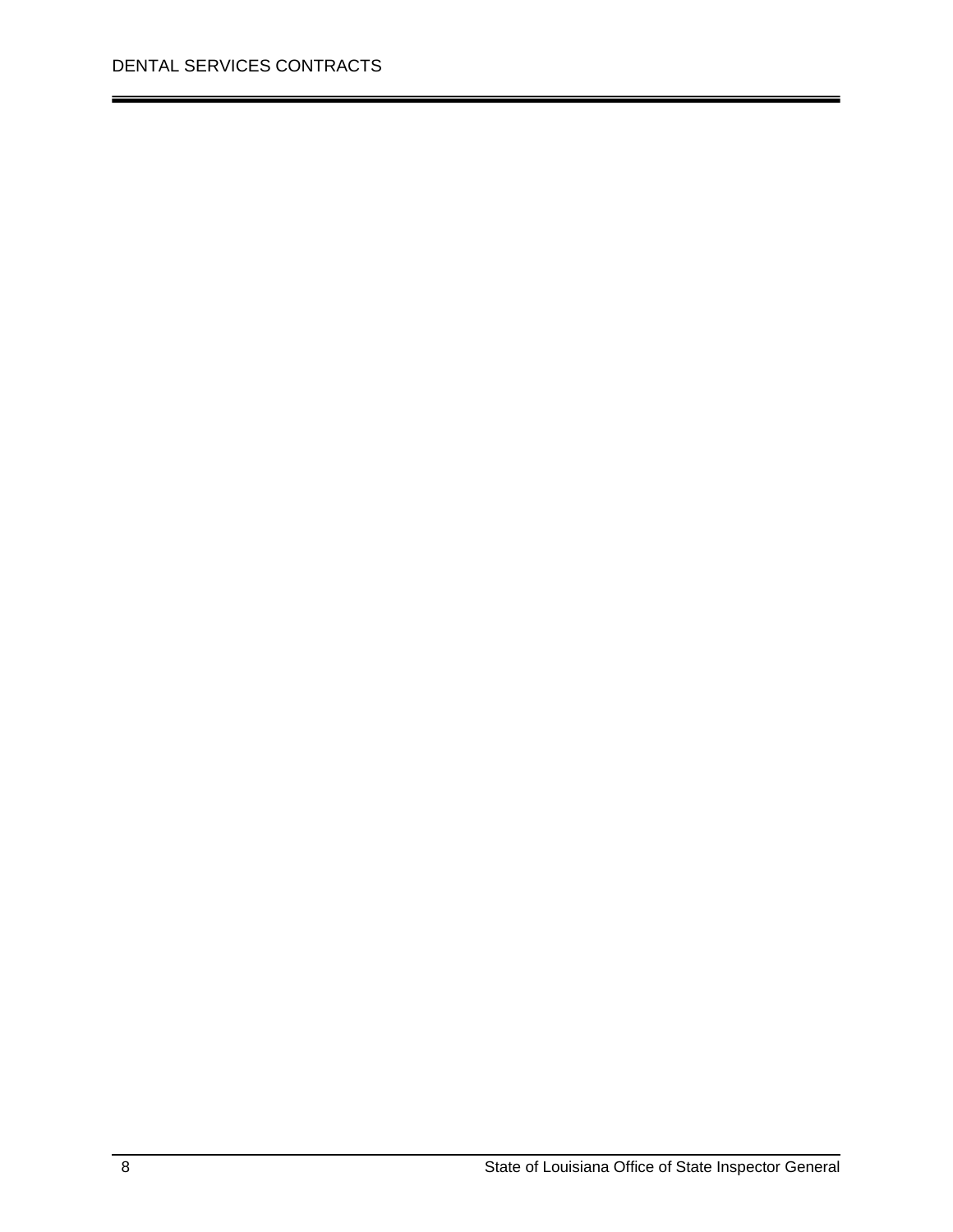## Time Sheet Discrepancies

Thirty-six percent (36%) of the audited work dates in timesheets submitted by Dr. Phillips to HPL conflicted with records from Angola and/or Avoyelles. Due to this high discrepancy rate, we believe the timesheets that Dr. Phillips submitted to HPL have little reliability. Thus, the credit hours added to Dr. Phillips' actual hours worked each month in FY 2005 were calculated using unreliable records.

Dr. Phillips' contract with HPL stipulates he will be paid \$14,833.33 monthly, providing he meets the work schedule as outlined in the contract. As a means for HPL to verify time worked, Dr. Phillips submitted monthly timesheets showing the time of day he worked at the facility each day. Dr. Phillips initialed each daily time entry on the monthly timesheet and signed the document. Dr. Barnard, the assigned contract monitor, approved the document prior to payment being made.

We obtained records from Angola and Avoyelles to audit 332 (or 35%) of the 948 work dates entered in the HPL timesheets for the contract period. Of the 332 audited work dates on HPL timesheets, 121 (or 36%) conflicted with times that records indicate Dr. Phillips was in transit or actually providing services at Angola and/or Avoyelles. Dr. Phillips generally used a private airplane for traveling to Angola. We estimate minimum travel time to be at least one hour each way.

Dr. Phillips' contract with Pinecrest required him to complete a Payment Request form outlining services provided and times of arrival and departure. The form was to be submitted monthly. However, Dr. Phillips did not fill out and submit this form. As a result, we were unable to determine if additional time conflicts existed.

Following are five examples where we question Dr. Phillips' accuracy of times he reportedly worked for HPL:

- Dr. Phillips reported that on December 31, 2002, he worked at HPL from 8:00 a.m. to 10:00 a.m., from 2:00 p.m. to 4:00 p.m., and from 9:00 p.m. to 10:00 p.m. He was given credit for 5 hours worked at HPL for this date. However, electronic entry/exit records at Angola show Dr. Phillips was at the correctional medical facility from 8:18 a.m. to 10:25 a.m. on the same date, and travel each way is at least one hour. **We question an overlap of two hours reportedly worked at HPL from 8:00 a.m. to 10:00 a.m. on this date.**
- Dr. Phillips reported that on May 20, 2003, he worked at HPL from 8:30 a.m. to 11:30 a.m., from 4:00 p.m. to 6:00 p.m., and from 9:30 p.m. to 10:30 p.m. He was given credit for 6 hours worked at HPL for this date. However, electronic entry/exit records at Angola show Dr. Phillips was at the correctional medical facility from 7:32 a.m. to 11:02 a.m. on the same date, and travel each way is at least one hour. **We question an overlap**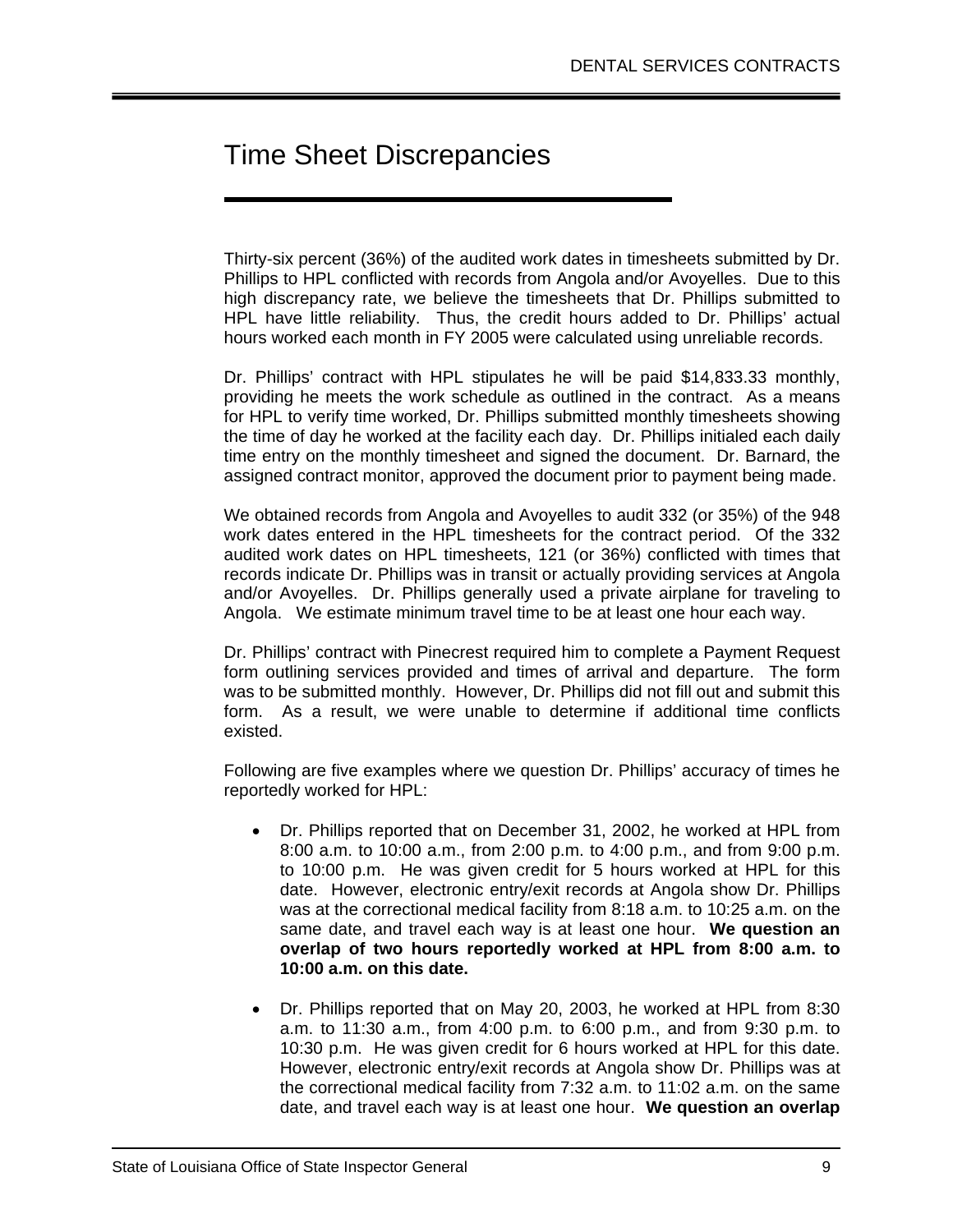#### **of three hours reportedly worked at HPL from 8:30 a.m. to 11:30 a.m. on this date.**

- Dr. Phillips reported that on August 16, 2003, he worked at HPL from 5:00 a.m. to 6:00 a.m., from 11:00 a.m. to 12:00 p.m., 4:00 p.m. to 6:00 p.m., and from 10:00 p.m. to 11:00 p.m. He was given credit for 5 hours worked at HPL for this date. However, entry/exit records at Avoyelles show Dr. Phillips was at the correctional facility from 7:52 a.m. to 12:00 p.m. on the same date, and travel each way is at least one hour. **We question an overlap of one hour reportedly worked at HPL from 11:00 a.m. to 12:00 p.m. on this date.**
- Dr. Phillips reported that on November 10, 2003, he worked at HPL from 6:00 a.m. to 6:00 p.m. and from 8:00 p.m. to 9:00 p.m. He was given credit for 13 hours worked at HPL for this date. However, electronic entry/exit records at Angola show Dr. Phillips was at the correctional medical facility from 12:38 p.m. to 2:56 p.m. on the same date, and travel each way is at least one hour. **We question an overlap of at least four and one-half hours reportedly worked at HPL from 11:30 a.m. to 4:00 p.m. on this date.**
- Dr. Phillips reported that on July 20, 2004, he worked at HPL from 7:00 a.m. to 4:00 p.m. and from 6:30 p.m. to 7:30 p.m. He was given credit for 10 hours worked at HPL for this date. However, electronic entry/exit records at Angola show Dr. Phillips was at the correctional medical facility from 12:41 p.m. to 3:27 p.m. on the same date, and travel each way is at least one hour. **We question an overlap of at least four and one-half hours reportedly worked at HPL from 11:30 a.m. to 4:00 p.m. on this date.**

The five examples mentioned previously are graphically depicted on a timeline on the following page.

According to Dr. Phillips, discrepancies in the HPL timesheets could be due to his errors when noting the times worked or when his wife entered the times worked onto the timesheets. He stated the errors were not intentional.

According to Dr. Barnard, Dr. Phillips performed much of his work at the HPL Outpatient Center at England Airpark. Dr. Barnard stated he was unable to verify every entry on Dr. Phillips' timesheets because he (Dr. Barnard) was stationed at the medical center facility.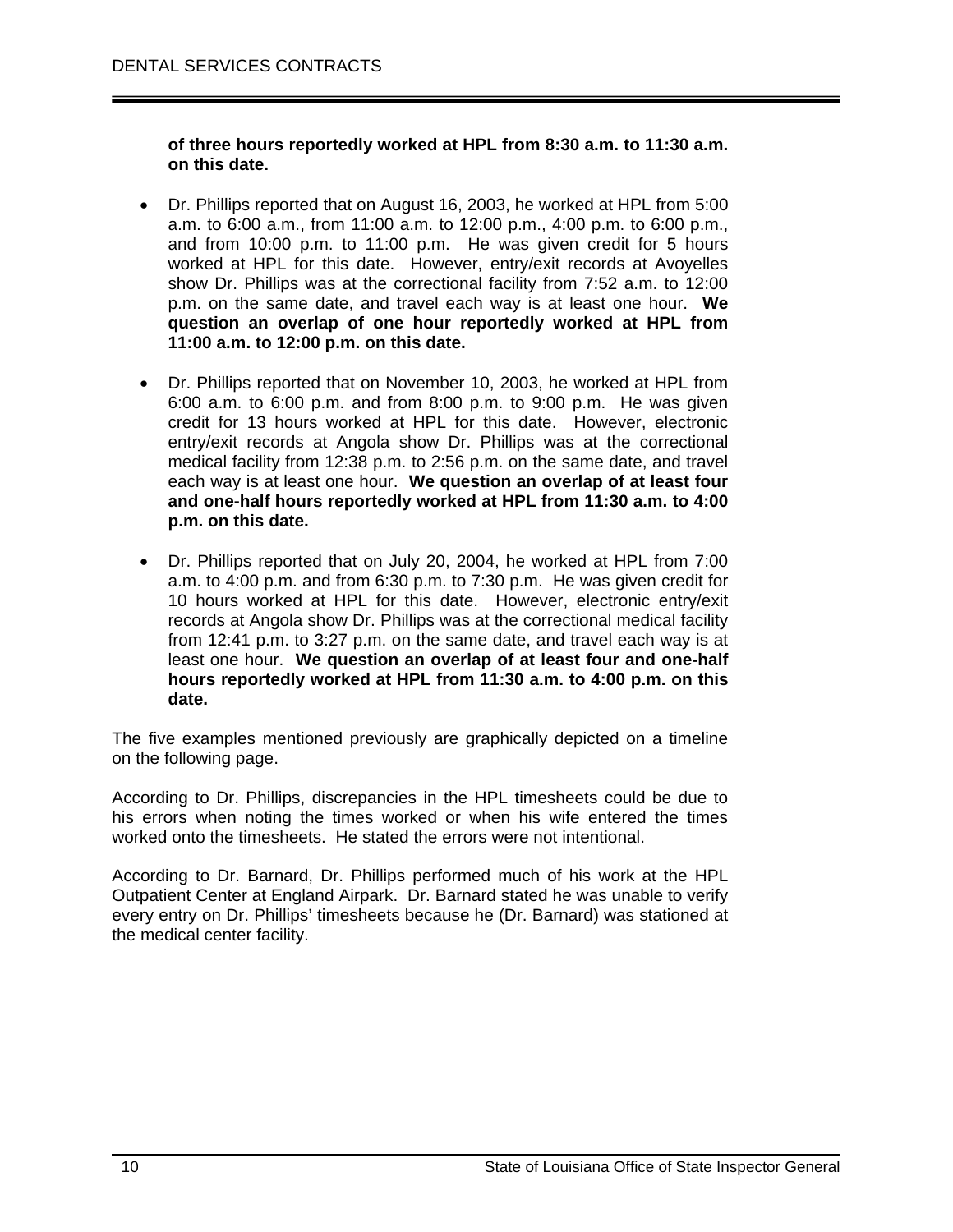#### **Summary of Dr. Robert B. Phillips' Work Schedule For Five Days With Conflicts For Fiscal Years 2003, 2004, and 2005**

| December 31, 2002<br><b>HPL</b><br>Angola                                 | 5:00 a.m. | 6:00 a.m. | 7:00 a.m.           |                               | 8:00 a.m. 9:00 a.m. | 10:00 a.m. 11:00 a.m. 12:00 p.m. 1:00 p.m.                     |  | 2:00 p.m. 3:00 p.m.                                                                                    | 4:00 p.m. | 5:00 p.m.                     |           | 6:00 p.m. 7:00 p.m. | 8:00 p.m. | 9:00 p.m.           | 10:00 p.m.               |
|---------------------------------------------------------------------------|-----------|-----------|---------------------|-------------------------------|---------------------|----------------------------------------------------------------|--|--------------------------------------------------------------------------------------------------------|-----------|-------------------------------|-----------|---------------------|-----------|---------------------|--------------------------|
| May 20, 2003<br><b>HPL</b><br>Angola                                      | 5:00 a.m. | 6:00 a.m. | 7:00 a.m.           | 8:00 a.m.                     | 9:00 a.m.           | 10:00 a.m. 11:00 a.m. 12:00 p.m. 1:00 p.m. 2:00 p.m.           |  | 3:00 p.m.                                                                                              |           | 4:00 p.m. 5:00 p.m. 6:00 p.m. |           | 7:00 p.m.           | 8:00 p.m. |                     | $9:00 p.m.$ $10:00 p.m.$ |
| August 16, 2003<br><b>HPL</b><br>Avoyelles                                | 5:00 a.m. |           | 6:00 a.m. 7:00 a.m. | 8:00 a.m.                     | 9:00 a.m.           | 10:00 a.m. 11:00 a.m. 12:00 p.m. 1:00 p.m. 2:00 p.m. 3:00 p.m. |  |                                                                                                        |           | 4:00 p.m. 5:00 p.m.           | 6:00 p.m. | 7:00 p.m.           | 8:00 p.m. | 9:00 p.m.           | 10:00 p.m.               |
| November 10, 2003<br><b>HPL</b><br>Angola                                 | 5:00 a.m. |           | 6:00 a.m. 7:00 a.m. |                               | 8:00 a.m. 9:00 a.m. |                                                                |  | 10:00 a.m. 11:00 a.m. 12:00 p.m. 1:00 p.m. 2:00 p.m. 3:00 p.m. 4:00 p.m. 5:00 p.m. 6:00 p.m. 7:00 p.m. |           |                               |           |                     |           | 8:00 p.m. 9:00 p.m. | 10:00 p.m.               |
| July 20, 2004<br><b>HPL</b><br>Angola                                     | 5:00 a.m. | 6:00 a.m. |                     | 7:00 a.m. 8:00 a.m. 9:00 a.m. |                     |                                                                |  | 10:00 a.m. 11:00 a.m. 12:00 p.m. 1:00 p.m. 2:00 p.m. 3:00 p.m.                                         |           | 4:00 p.m. 5:00 p.m.           |           | 6:00 p.m. 7:00 p.m. | 8:00 p.m. | 9:00 p.m.           | 10:00 p.m.               |
| Legend<br><b>HPL</b><br>Angola *<br>Avoyelles *<br><b>Overlap of Time</b> | mm        |           |                     |                               |                     |                                                                |  |                                                                                                        |           |                               |           |                     |           |                     |                          |

**\* Time includes an additional one hour each way for travel**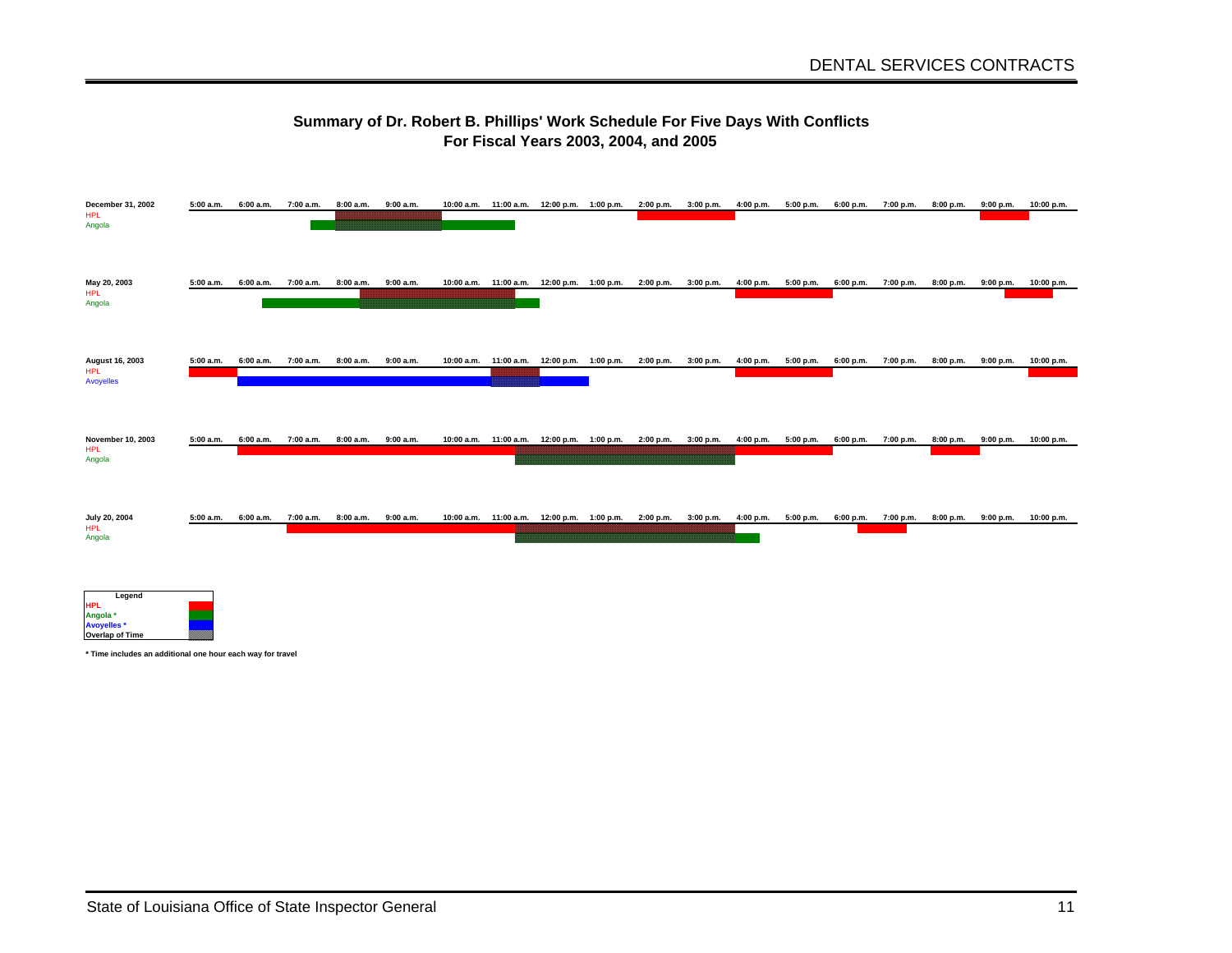### Recommendations:

- 2. HPL management should evaluate its contract monitoring practices to ensure monitoring efforts give reasonable assurance that contractors are providing services in accordance with contract requirements. Specifically, in the case of Dr. Phillips it is imperative, as part of his fiduciary responsibility, Dr. Barnard or his designee should periodically verify work times reported by Dr. Phillips for accuracy and reliability.
- 3. Pinecrest management should require Dr. Phillips to complete the Payment Request form outlining services provided and times of arrival and departure as required by his contract.
- 4. The Office of Contractual Review should review all of Dr. Phillips' state contracts for appropriateness and to check for any other conflicts.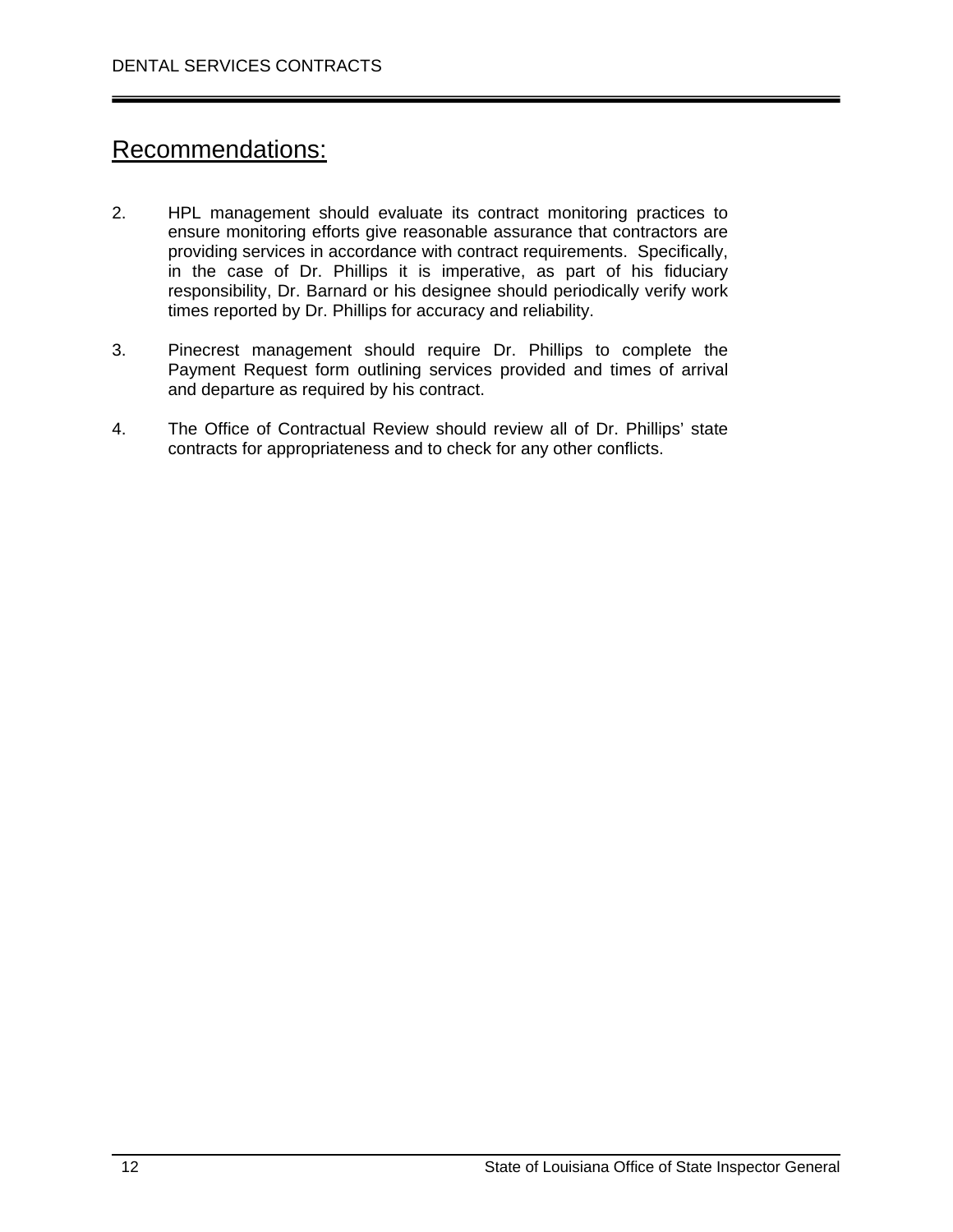## **APPENDIX A**

**Summary of Dr. Phillips' Four State Dental Services Contracts**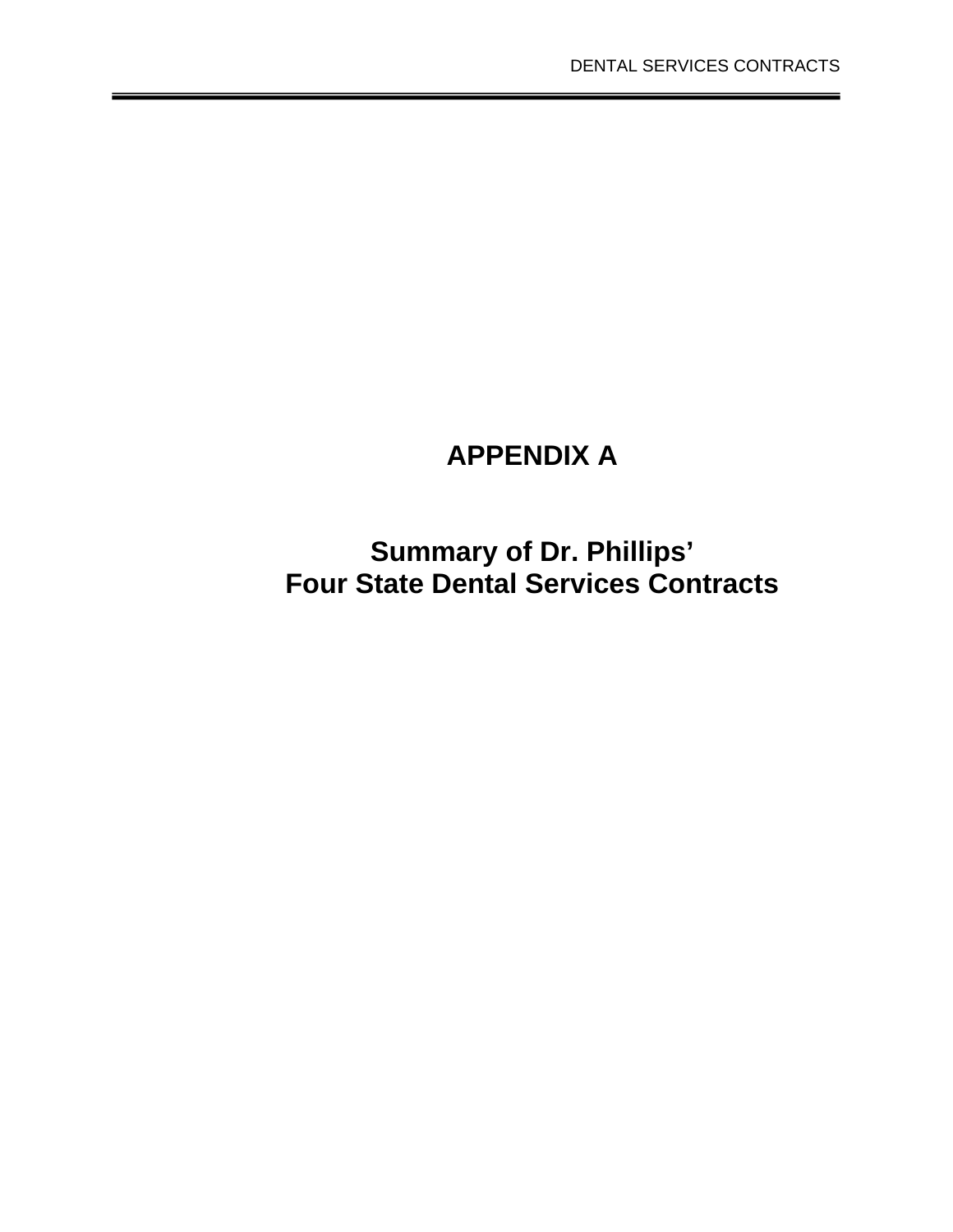### Appendix A

#### Summary of Dr. Robert B. Phillips' Four State Contracts Providing Dental Services For Fiscal Years 2003, 2004, and 2005

|                                                                                           |                                                                                                                                                                               |                                                                                                                                      | <b>Contract Amounts and Payments</b> |               |                 |  |  |
|-------------------------------------------------------------------------------------------|-------------------------------------------------------------------------------------------------------------------------------------------------------------------------------|--------------------------------------------------------------------------------------------------------------------------------------|--------------------------------------|---------------|-----------------|--|--|
| <b>Agency</b>                                                                             | <b>Services to be Provided</b>                                                                                                                                                | <b>Terms and Conditions</b>                                                                                                          | <b>Fiscal Year</b>                   | <b>Amount</b> | <b>Payments</b> |  |  |
| Huey P. Long Medical Center<br>(Pineville)                                                | • All dental services, including oral<br>and maxillofacial surgery                                                                                                            | $\bullet$ \$14,833.33 paid monthly<br>• Payment will be made upon receipt of<br>verification of time worked                          | 2003                                 | \$178,000     | \$178,000       |  |  |
|                                                                                           |                                                                                                                                                                               | • Required to work approximately 40 hours<br>per week, Monday through Friday, and be<br>on call 7 days a week (minimum of 1,866      | 2004                                 | \$178,000     | \$178,000       |  |  |
|                                                                                           |                                                                                                                                                                               | hours per year)                                                                                                                      | 2005                                 | \$178,000     | \$178,000       |  |  |
| <b>Pinecrest Developmental</b><br>Center (Pineville)<br>surgery<br>clinic<br>dental staff | • All major oral and maxillofacial<br>• Make on-site visits to provide<br>consultation and expertise in the<br>area of dental/oral surgery<br>provided through the PDC dental | \$7,000 paid monthly<br>• Payment will be made upon receipt of an<br>approved invoice/data sheet                                     | 2003                                 | \$84,000      | \$84,000        |  |  |
|                                                                                           |                                                                                                                                                                               | • Required to be on 24-hour call 7 days a<br>week                                                                                    | 2004                                 | \$84,000      | \$84,000        |  |  |
|                                                                                           | • Advise and assist the current                                                                                                                                               |                                                                                                                                      | 2005                                 | \$84,000      | \$84,000        |  |  |
| Louisiana State Penitentiary<br>(Angola)                                                  | • Provide on-site professional oral<br>surgery services to the inmates of<br>Angola                                                                                           | • Fixed rate of \$700 per day<br>Contractor will bill department monthly<br>$\bullet$<br>• Required to work a minimum of 12 days and | 2003                                 | \$100,800     | \$100,800       |  |  |
|                                                                                           |                                                                                                                                                                               | a maximum of 16 days per month                                                                                                       | 2004                                 | \$100,800     | \$100,800       |  |  |
|                                                                                           |                                                                                                                                                                               |                                                                                                                                      | 2005                                 | \$100,800     | \$9,100         |  |  |
| Avoyelles Correctional Center<br>(Cottonport)                                             | Provide on-site professional oral<br>$\bullet$<br>surgical services to the inmates of<br>Avoyelles                                                                            | • FY 2003 - \$84 per hour at an average of 5<br>hours per week<br>• FY 2004 - \$110 per hour at an average of 5                      | 2003                                 | \$21,840      | \$6,846         |  |  |
|                                                                                           |                                                                                                                                                                               | hours per week<br>• FY 2005 - \$110 per hour at an average of 5<br>hours three times a month                                         | 2004                                 | \$28,600      | \$6,275         |  |  |
|                                                                                           |                                                                                                                                                                               | • Contractor will bill the department monthly<br>only for actual hours worked                                                        | 2005                                 | \$19,800      | \$550           |  |  |
|                                                                                           | \$1,158,640                                                                                                                                                                   | \$1,010,371                                                                                                                          |                                      |               |                 |  |  |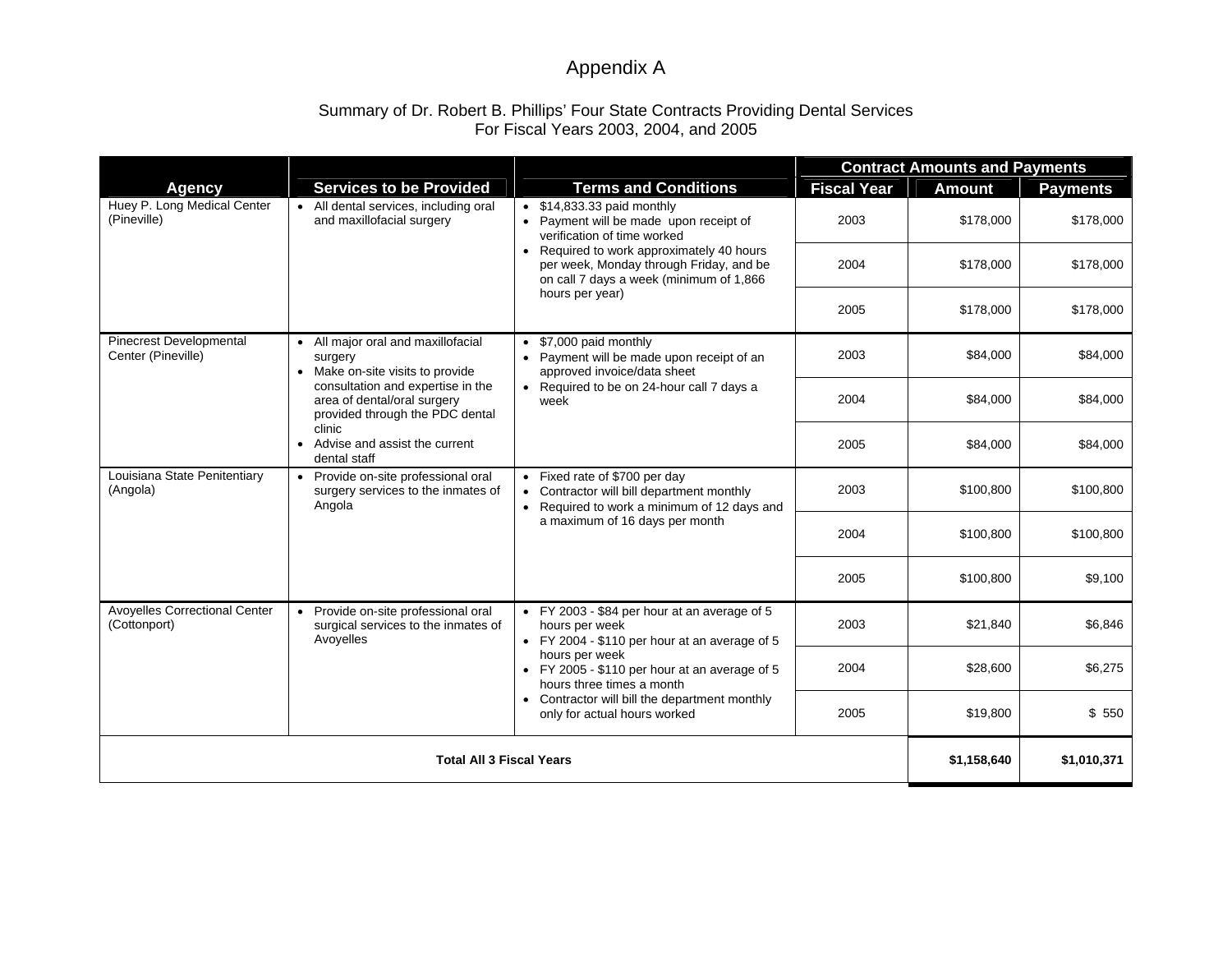## **APPENDIX B**

# **Responses**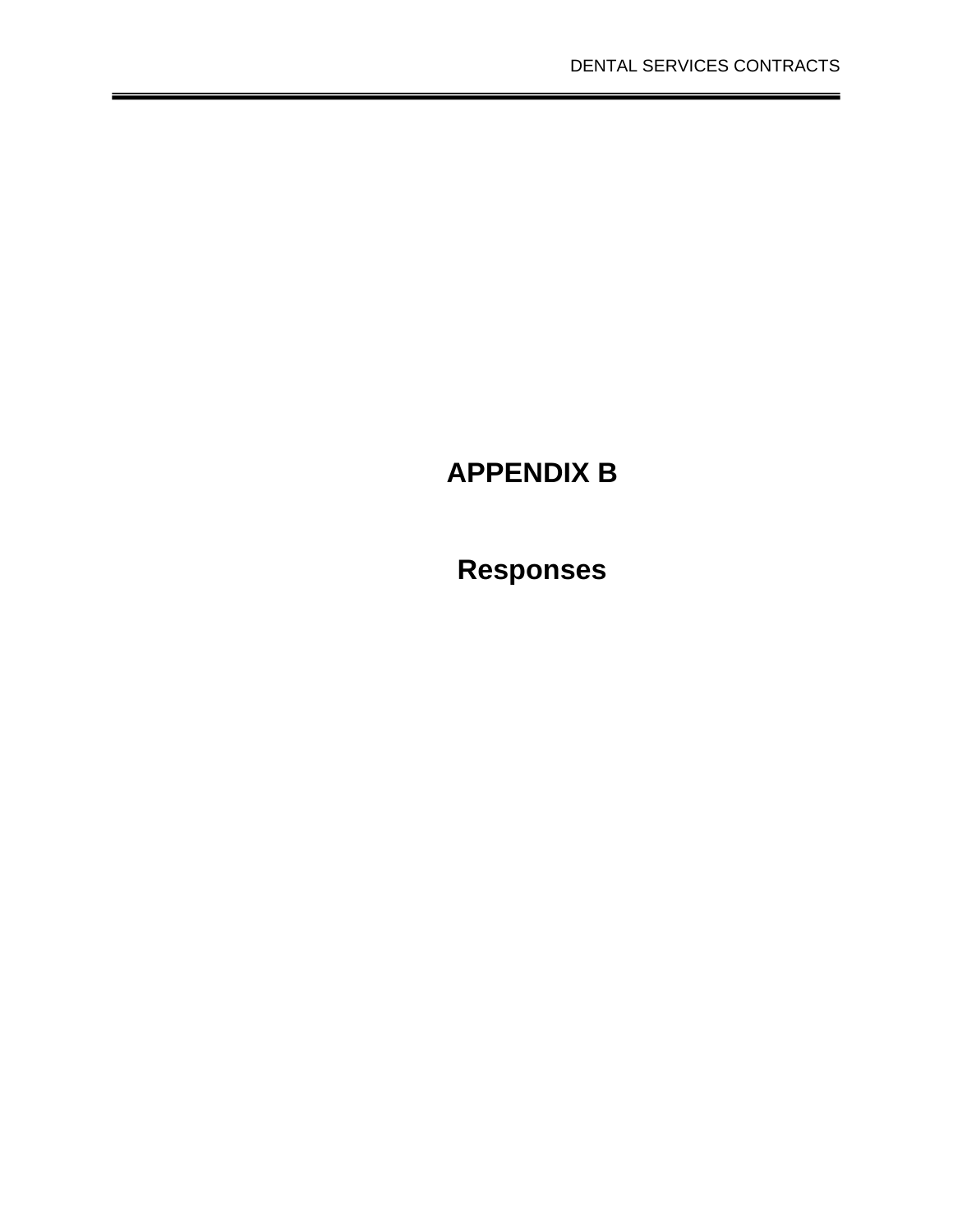

Dr. Walter O. Moss Regional Medical Center E. A. Conway Medical Center Earl K. Long Medical Center Huey P. Long Medical Center Lallie Kemp Regional Medical Center Leonard J. Chabert Medical Center Medical Center of Louisiana at New Orleans University Medical Center in Lafavette Washington - St. Tammany Regional Medical Center

Huey P. Long Medical Center

November 28, 2005

Sharon B. Robinson, CPA State Inspector General Office of State Inspector General Post Office Box 94095 Baton Rouge, LA 70804-9095

RE: Dental Services Contracts

Dear Ms. Robinson:

We concur with your finding entitled "Improper Payments" and will make the recommended payment recovery. While we agree that the contract as written does not provide specific authority to compensate Dr. Phillips in the current year for services rendered above the contract specifications in a prior year, we do believe our intent to equitably recognize the value of those services was justifiable. Dr. Phillips first began seeing patients at HPLMC in the late 50's. He has worked under contract with us serving our patients since the early 70's. For the past seven years, his compensation level has remained unchanged. While he has requested cost of living adjustments and been denied due to budgetary constraints, he has continued to provide a higher level of service than required by his contractual terms. His dedicated and loyal service of more than 30 years motivated us to work with him to fairly compensate him for all service rendered throughout the term of the contract under review.

Based on your audit of timesheets and records from Angola and/or Avoyelles, we concur with your finding entitled "Time Sheet Discrepancies" stating "credit hours...were calculated using unreliable records." In accordance with your findings, we agree to all recommendations as presented to HPLMC management. As a corrective action plan we will initiate efforts to collect the \$128,160 identified by your office as overpaid over the remaining term of the current contract. Additionally we will initiate a contract amendment to more clearly define:

- 1. Required performance standard
- 2. Methodology for payment (i.e. per day compensation with fixed amount for 24/7 call)
- 3. Structured performance review/monitoring

If you have any questions, please contact me at (318) 473-6200.

Sincerely,

amed & Margon

Jámes E. Morgan **Hospital Administrator** 

Cc: Bob Plaisance **Bill Boston** Dr. Bruce Phillips

Louisiana State University Health Sciences Center . 352 Hospital Blvd. . P.O. Box 5352 . Pineville, Louisiana 71361-5352 phone (318) 448-0811 www.lsuhsc.edu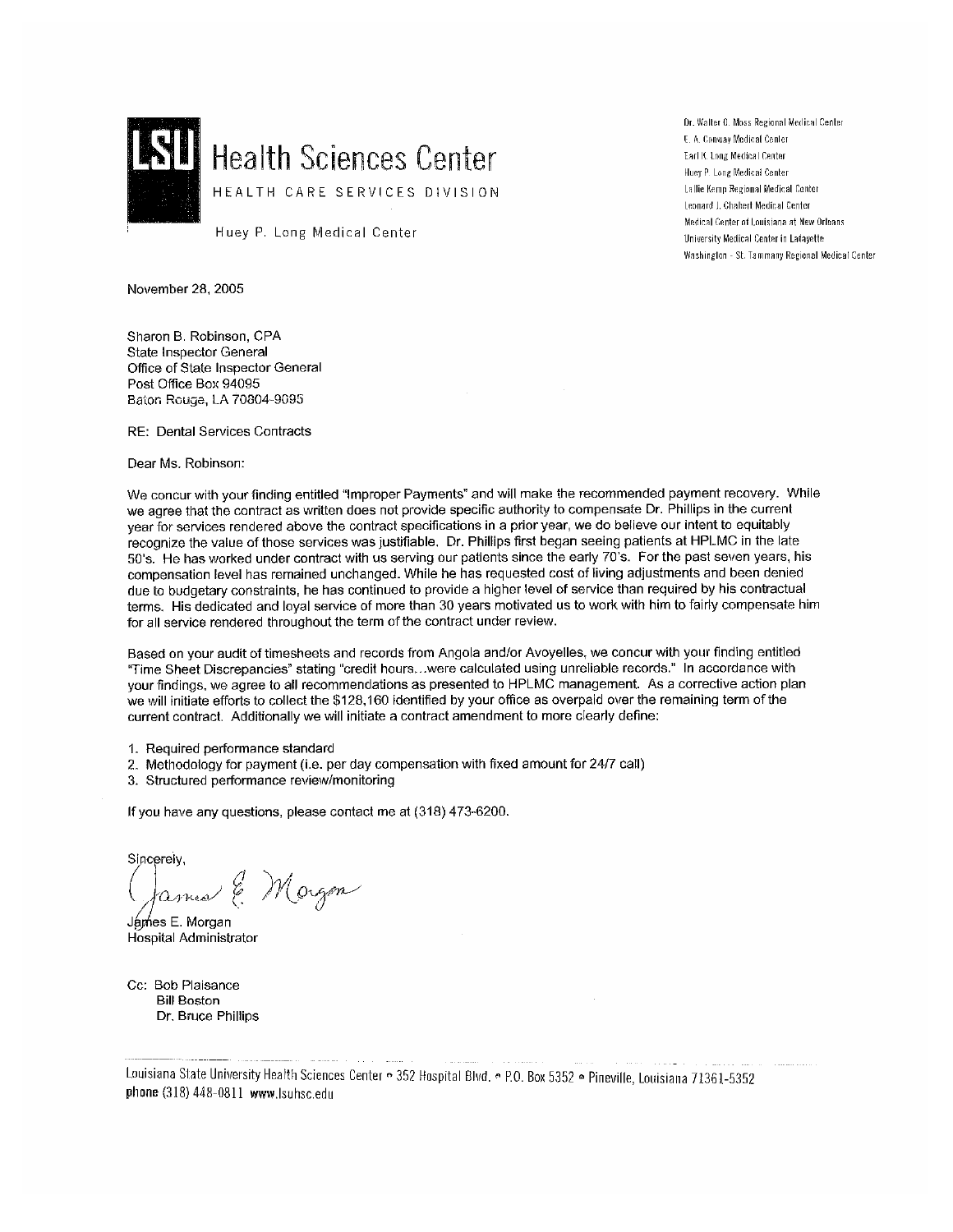

Kathleen Babineaux Blanco **GOVERNOR** 

#### **STATE OF LOUISIANA** DEPARTMENT OF HEALTH AND HOSPITALS



Frederick P. Cerise, M.D. M.P.H. **SECRETARY** 

December 2, 2005

Mr. David W. Morales State Auditor Office of Inspector General 224 Florida Blvd. Post Office Box 94095 Baton rouge, LA 70804-9095

Dear Mr. Morales:

The Pinecrest Developmental Center concurs with the findings entitled "Time Sheet Discrepancies" and recommendation. A Corrective Action Plan has been adopted, and contains, but not limited to:

- Enforce Time Sheet System Sign In/Out
- Include Patient list with the invoice for monthly payment
- Will compare the invoice submitted with the Clinic Schedule for the month

This Corrective Action Plan has been enforced as of December 1, 2005, and the contact monitor will be the Director of Medical Services, Yasser Nakhlawi, M.D. at 318-641-2251.

Please contact me if I can be of further service.

Sincerely,

Sherri Evans MR/DD Regional Administrator

SE/jl

#### "We Support Quality of Life for all People"

OFFICE FOR CITIZENS WITH DEVELOPMENTAL DISABILITIES . PINECREST DEVELOPMENTAL CENTER P.O. BOX 5191 ● 100 PINECREST DRIVE ● PINEVILLE, LOUISIANA 71361 PHONE #: 318/641-2000 + FAX #: 318/641-2007 "AN EQUAL OPPORTUNITY EMPLOYER"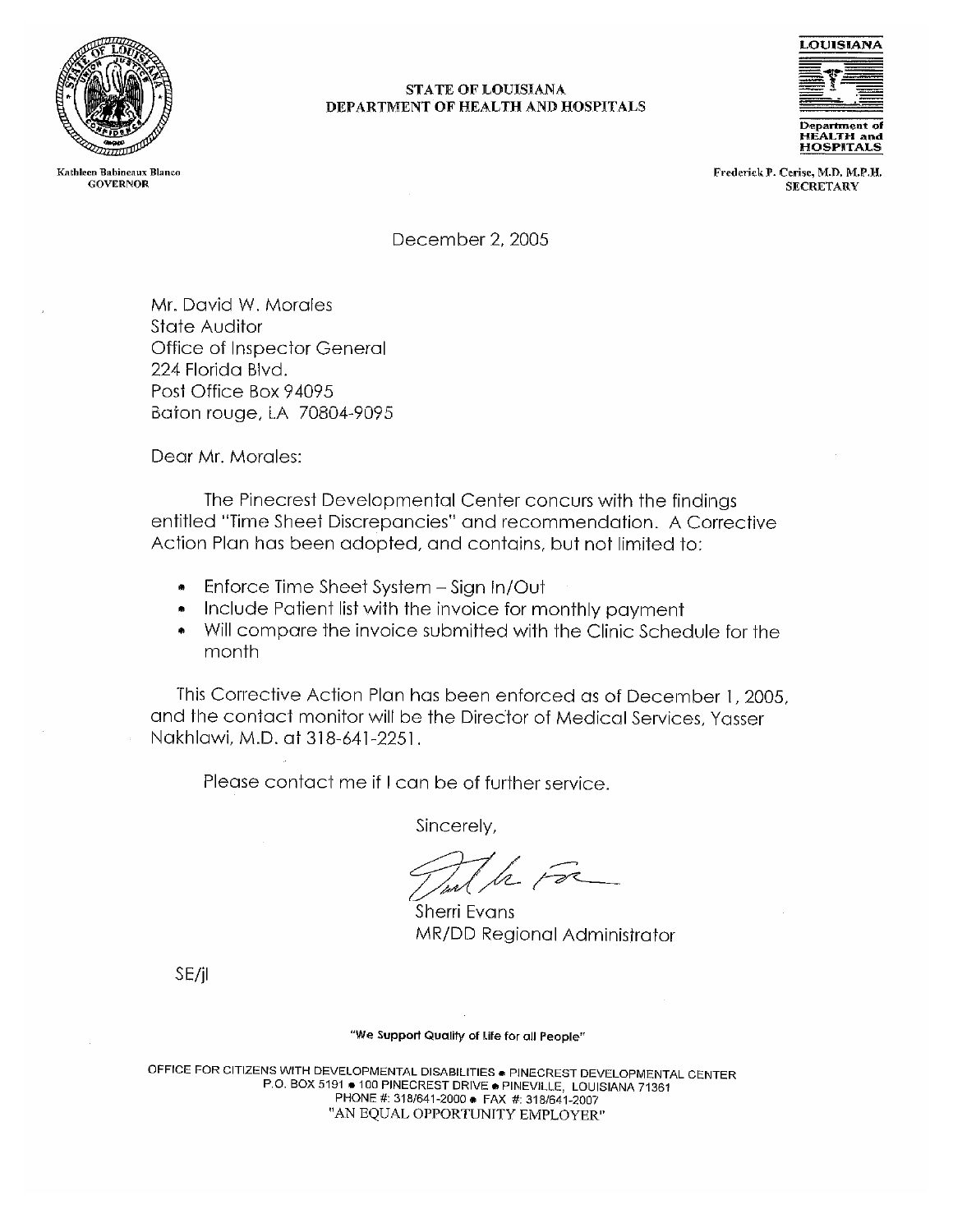

### State of Louisiana

DIVISION OF ADMINISTRATION

#### OFFICE OF CONTRACTUAL REVIEW

Kathleen Babineaux Blanco **GOVERNOR** 

**Jerry Luke LeBlanc** COMMISSIONER OF ADMINISTRATION

November 18, 2005

Ms. Sharon B. Robinson, CPA State Inspector General Office of State Inspector General P. O. Box 94095 Baton Rouge, LA 70804-9095

Re: IG Audit Report on Dr. Robert B. Phillips

Dear Ms. Robinson:

I have read the above report and concur with the recommendations contained in the report.

I am not aware of any other contracts with similar problems. However, the Office of Contractual Review will search our contract database for other vendors who contract with multiple agencies and provide a report to you of those situations for review.

If I can assist you in this or any other matters, please let me know.

Sincerely, Súsan H.

Director Office of Contract Review

SHS/ce